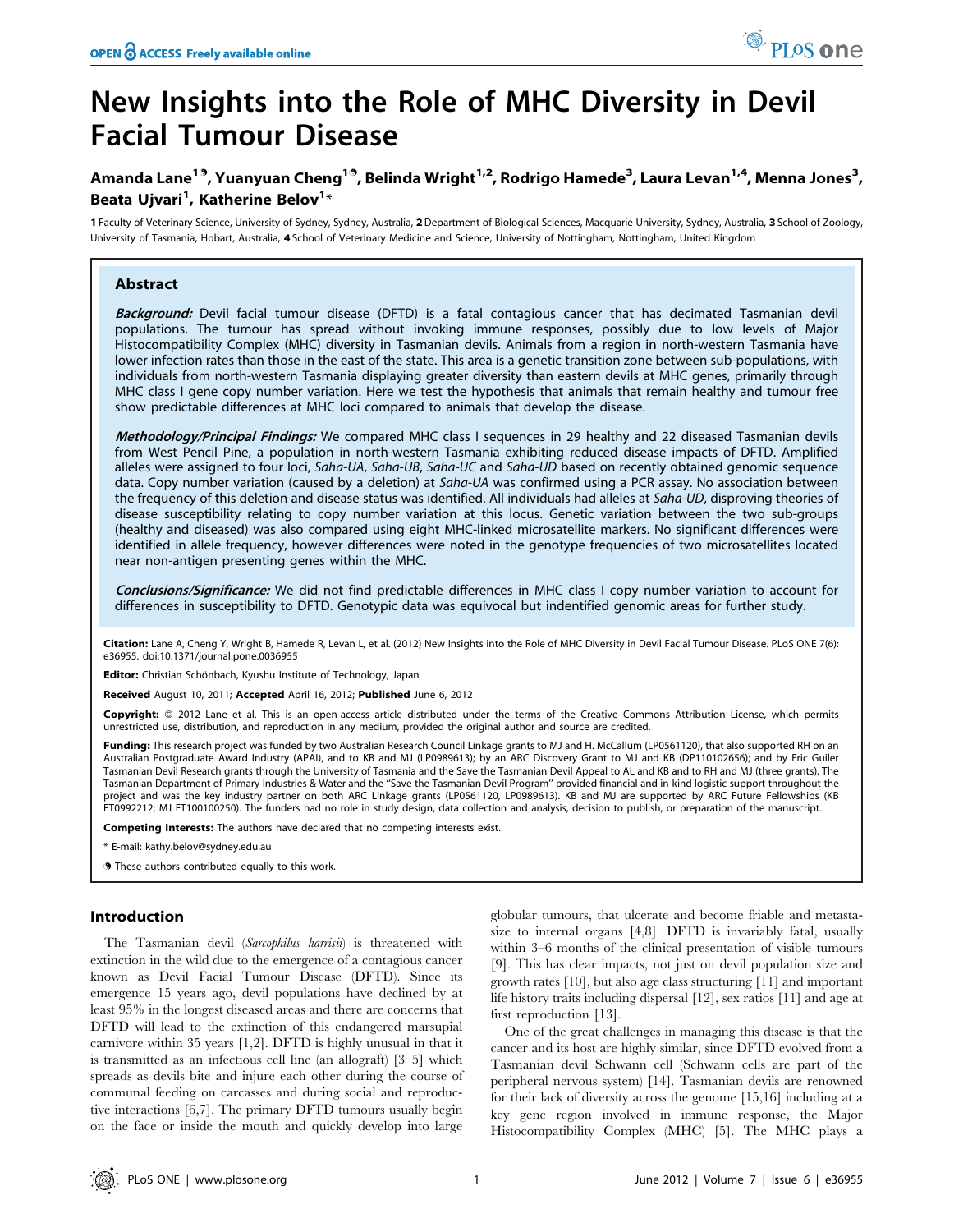critical role in self/non-self recognition. MHC molecules can recognise antigenic peptides or cancer antigens and present them to cytotoxic T cells for destruction. MHC molecules can also act as antigens themselves, which is why MHC typing is used to select appropriate donors for tissue transplantation. Due to low levels of genetic diversity, devils frequently share the same MHC antigens as the DFTD tumour and hence it has been suggested that the tumour MHC antigens are not recognised by the devils as non-self [5]. Consequently, individual devils do not mount an immune response to DFTD [17]. We previously suggested that both the naturally existing contagious cancers, DFTD and Canine Transmissible Venereal Tumour (CTVT) evolved in populations of devils and wolves respectively that lacked MHC diversity [18]. It was postulated that these animals were more likely to be able to accept grafts from unrelated (but MHC identical) animals due to a lack of histocompatibility barriers. However, recent skin graft experiments have shown that MHC-similar devils will reject skin grafts [19]. This demonstrates that the low MHC diversity of devils does not necessarily mean that these animals are unable to identify foreign tissues. However, it does not address the possible influence that increased diversity at the MHC may have on reducing disease transmission.

Our research group previously surveyed sequence polymorphism in Tasmanian devils across their range and identified a total of 53 MHC class I sequence variants [20]. Between two and seven MHC class I variants were amplified from each individual, but without genomic information it was not possible to assign variants to loci. Recent sequencing of bacterial artificial chromosomes containing MHC inserts has allowed us to elucidate the gene content and organisation of the devil MHC. The Tasmanian devil MHC contains three classical class I genes (Saha-UA, Saha-UB and Saha-UC) [21]. These loci share extremely high amino acid identity in both exons  $(>98.3\%)$  and introns  $(>97.7\%)$  and account for all sequence variants which we previously designated ''group 1'' [20]. The sequences previously classified as ''group 2'' belong to a single locus designated Saha-UD, which shows some features of a nonclassical class I gene such as significantly lower levels of polymorphism [21]. Comparison of devil MHC haplotypes revealed a deletion within the Saha-UA gene, rendering it a pseudogene in certain haplotypes [21]. This deletion explains, to some extent, why a differing number of sequence variants have been detected between individuals.

It was previously suggested that individuals with a more restricted MHC complement (presence of only ''group 1'' or only ''group 2'' alleles) may be better able to recognize the foreign antigens on the surface of DFTD cells [20]. This is because the tumour (which contains genes which encode both group 1 and group 2 proteins) will therefore contain foreign MHC antigens which are not present in the host. We test this hypothesis by using individuals from a region of north-western Tasmania, West Pencil Pine ('WPP' hereafter). There is population genetic structuring across the island of Tasmania reflecting reduced gene flow between devils in the large, well connected eastern population and the more remote north-west region which is partially geographically isolated by large swathes of unsuitable alpine and wet forest habitat [22]. Devils in this region are genetically distinct from those in the east of Tasmania at both neutral loci [15,16] and at MHC genes [20]. The devils at WPP are the first population to show reduced disease effects at both population and individual levels, with low disease prevalence, increased survival time of infected individuals, and little indication of changes in population size, population growth rate or age structure, four years after the disease was first detected [23]. Here we test the hypothesis that MHC class I differences can explain the variant epidemiology and host effects of DFTD at WPP. We do this by comparing the MHC profiles of devils that have presented with tumours with those of healthy older devils in the population  $(>= 3$  years of age) who have not developed tumours. The rationale for selecting older individuals for the sample of uninfected devils was that they have had maximum time within the population to come into contact with DFTD without developing the disease. In eastern populations, virtually all devils have become infected and died of DFTD before the age of three [1,10]. Data on contact rates and biting behavior of devils at WPP suggests that it is unlikely that mature adults that are mating and fighting would not have come into contact with DFTD by this age [6, R.H. unpublished data], particularly as the population is shown to act as one social unit [24].

We discover that mismatches in previously published polymerase chain reaction (PCR) primers result in inconsistent amplification of MHC alleles and turn to MHC-linked microsatellites to look for differences between the affected and unaffected groups, which proves to be an efficient alternative to cloning-andsequencing based MHC typing in investigating genetic diversity and natural selection at MHC loci [25–27].

# Results and Discussion

# Tasmanian Devil MHC Class 1 Sequence

By establishing the presence/absence of alleles at the Saha-UA and Saha-UD loci via PCR assays, we detected no significant differences in MHC class I copy number between 22 diseased devils and 29 healthy controls from WPP. We propose that previous findings to the contrary were the result of inconsistent primer amplification. Sequencing of the MHC class I peptide binding region identified 27 different alleles including six variants previously undescribed. The six new alleles all clustered neatly within what was formerly referred to as the "group 1" clade of sequences (according to Siddle et al) [20] (Saha-UA, UB and UC loci according to Cheng et al) [21] and have been assigned GenBank accession numbers JN397396–JN397401.

Alleles were assigned to four loci (Saha-UA, UB, UC and UD) based on phylogenetic analysis (Table 1). Sequences associated with the *Saha-UD* locus were more divergent from the other loci, but overall sequence variation was still low and characterized by nucleotide identities of between 85–99% and amino acid identities of 74–100%. Saha-UD had the fewest alleles (four) and the highest within group nucleotide identities of 98–99% and amino acid identities of 96–100%. Locus Saha-UB had the largest number of alleles (ten) and the lowest within-group nucleotide identities of 96–99% and amino acid identities of 91–99%. Saha-UA and UC had six and seven alleles respectively and intermediate levels of nucleotide diversity. When alleles were translated into amino acids, all were non-synonymous with the exception of SahaI\*32 and SahaI\*39, which produced identical amino acid profiles (Table S1).

PCR primer efficiency was assessed for each locus, revealing the highest amplification failure rate of 43.14% at Saha-UD (Table 1). Locus specific primers for Saha-UD showed that all individuals had at least one allele and therefore previously reported copy number variation at this locus ('group 2') was the result of primer mismatches. Primer design represents one of the major technical challenges in MHC studies [28,29]. In our case, the primer mismatches (two in Saha-UA, UB and UC, four in Saha-UD) were identified only after recent sequencing of BAC contigs for the devil MHC regions [21]. In the devil, copy number variation exists between different MHC haplotypes due to a deletion at the Saha-UA locus, making it more difficult to resolve whether differing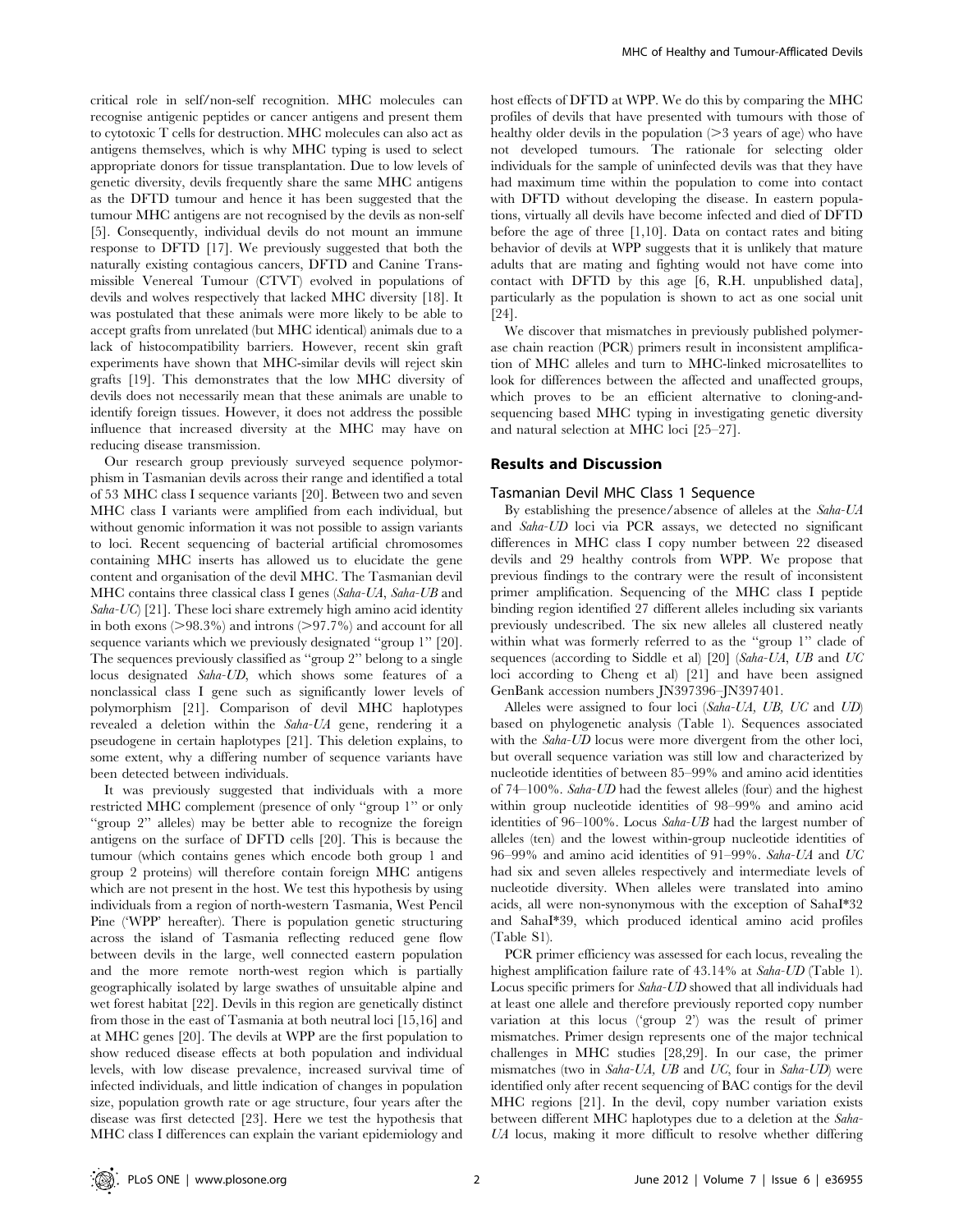Table 1. Tasmanian devils sequenced using the MHC class I primers developed by Siddle et al [41] and screened for a deletion at the Saha-UA locus in this same gene region.

| Disease<br>status | Name        | <b>Deletion at</b><br>Saha-UA locus | Alleles at<br>Saha-UA locus |          | Alleles at<br>Saha-UB locus |                   | Alleles at<br>Saha-UC locus |                   | <b>Alleles</b> at<br>Saha-UD locus |                   | <b>Missing data</b> |
|-------------------|-------------|-------------------------------------|-----------------------------|----------|-----------------------------|-------------------|-----------------------------|-------------------|------------------------------------|-------------------|---------------------|
| Healthy           | Allende     | ✓                                   | Sahal*35                    |          | Sahal*49                    |                   | Sahal*27                    |                   |                                    |                   | Saha-UD             |
|                   | Baguette    | χ                                   | Sahal*29                    | Sahal*38 |                             |                   | Sahal*27                    | Sahal*28          | Sahal*32                           |                   |                     |
|                   | Cartagena   | $\chi$                              | Sahal*35                    |          | Sahal*46                    | Sahal*49          | Sahal*27                    | Sahal*96          | Sahal*32                           |                   |                     |
|                   | Chicomunita | χ                                   | Sahal*35                    | Sahal*93 | Sahal*46                    | Sahal*49          | Sahal*27                    | Sahal*28          |                                    |                   | Saha-UD             |
|                   | Chinquihue  | χ                                   |                             |          | Sahal*36                    | Sahal*37          |                             |                   |                                    |                   | Saha-UA, UC, UD     |
|                   | Delfina     | χ                                   | Sahal*29                    | Sahal*35 |                             |                   | Sahal*27                    | Sahal*28          |                                    |                   | Saha-UB, UD         |
|                   | Elvira      | ✓                                   | Sahal*35                    |          | Sahal*49                    |                   | Sahal*27                    |                   | Sahal*32                           |                   |                     |
|                   | Estrella    | ✓                                   | Sahal*35                    |          | Sahal*49                    |                   | Sahal*27                    |                   |                                    |                   | Saha-UD             |
|                   | Evaristo    | $\chi$                              | Sahal*29                    |          |                             |                   | Sahal*27                    | Sahal*28          | Sahal*32                           |                   | Saha-UB             |
|                   | Gengibre    | χ                                   |                             |          | Sahal*48                    |                   | Sahal*27                    | Sahal*53          | Sahal*32                           |                   | Saha-UA             |
|                   | Huenchullan | ✓                                   | Sahal*35                    |          | Sahal*49                    |                   | Sahal*27                    |                   | Sahal*32                           |                   |                     |
|                   | lquique     | χ                                   | Sahal*35                    |          |                             |                   | Sahal*28                    |                   | Sahal*39                           |                   | Saha-UB             |
|                   | Lascruces   | ✓                                   |                             |          |                             |                   | Sahal*27                    |                   | Sahal*32                           |                   | Saha-UB             |
|                   | Lautaro     | χ                                   | Sahal*29                    | Sahal*35 | Sahal*47                    |                   | Sahal*27                    | Sahal*28          |                                    |                   | Saha-UD             |
|                   | Limache     | ✓                                   | Sahal*35                    |          | Sahal*49                    |                   | Sahal*27                    | Sahal*91          | Sahal*32                           |                   |                     |
|                   | Mapuche     | χ                                   | Sahal*29                    | Sahal*35 | Sahal*47                    |                   | Sahal*27                    |                   | Sahal*32                           |                   |                     |
|                   | Melipilla   | χ                                   | Sahal*35                    |          | Sahal*49                    |                   | Sahal*53                    | Sahal*96          |                                    |                   | Saha-UD             |
|                   | Mirasol     | χ                                   |                             |          | Sahal*37                    |                   |                             |                   |                                    |                   | Saha-UA, UC, UD     |
|                   | Okapi       | ✓                                   |                             |          |                             |                   | Sahal*27                    |                   | Sahal*32                           |                   | Saha-UB             |
|                   | Pomaire     | ✓                                   | Sahal*29                    |          |                             |                   | Sahal*27                    | Sahal*28          | Sahal*32                           |                   | Saha-UB             |
|                   | Puyehue     | χ                                   | Sahal*35                    |          | Sahal*49                    |                   |                             |                   |                                    |                   | Saha-UC, UD         |
|                   | Racelette   | ✓                                   |                             |          | Sahal*36                    | Sahal*94          | Sahal*27                    |                   | Sahal*32                           |                   |                     |
|                   | Sanantonio  | ✓                                   | Sahal*35                    |          | Sahal*46                    |                   | Sahal*28                    |                   | Sahal*32                           |                   |                     |
|                   | Sanvicente  | χ                                   | Sahal*29                    | Sahal*35 |                             |                   | Sahal*28                    |                   | Sahal*32                           |                   |                     |
|                   | Segundo     | χ                                   | Sahal*29                    | Sahal*35 | Sahal*49                    | Sahal*95          | Sahal*27                    | Sahal*28          | Sahal*32                           |                   |                     |
|                   | Timoteo     | ✓                                   |                             |          | Sahal*36                    | Sahal*37          | Sahal*27                    |                   | Sahal*32                           |                   |                     |
|                   | Trancura    | ✓                                   | Sahal*35                    |          | Sahal*49                    |                   | Sahal*27                    |                   | Sahal*32                           | Sahal*75          |                     |
|                   | Veronika    | χ                                   | Sahal*38                    |          | Sahal*49                    | Sahal*80          | Sahal*27                    | Sahal*28          | Sahal*32                           |                   |                     |
|                   | Vieiochoco  | $\chi$                              | Sahal*35                    |          | Sahal*49                    |                   | Sahal*27                    |                   |                                    |                   | Saha-UD             |
| Diseased          | Aconcagua   | χ                                   | Sahal*29                    | Sahal*35 | Sahal*49                    |                   | Sahal*27                    |                   |                                    |                   | Saha-UD             |
|                   | Amor        | χ                                   | Sahal*35                    |          | Sahal*49                    |                   | Sahal*27                    |                   | Sahal*32                           |                   |                     |
|                   | Arica       | ✓                                   | Sahal*35                    |          |                             |                   | Sahal*28                    |                   | Sahal*32                           |                   | Saha-UB             |
|                   | Calafquen   | $\chi$                              | Sahal*35                    | Sahal*92 | Sahal*49                    |                   | Sahal*27                    | Sahal*28          | Sahal*32                           |                   |                     |
|                   | Cassolette  |                                     | Sahal*35                    |          | Sahal*46                    |                   | Sahal*28                    |                   |                                    | Sahal*32 Sahal*67 |                     |
|                   | Concon      | ✓                                   |                             |          |                             |                   | Sahal*27                    |                   | Sahal*32                           |                   | Saha-UB             |
|                   | Copiapo     | χ                                   |                             |          |                             | Sahal*46 Sahal*49 |                             | Sahal*27 Sahal*28 |                                    |                   | Saha-UA, UD         |
|                   | Curanto     | $\checkmark$                        | Sahal*35                    |          | Sahal*47                    |                   |                             |                   |                                    |                   | Saha-UC, UD         |
|                   | Fabulosa    | ✓                                   | Sahal*29                    |          | Sahal*80                    |                   | Sahal*27                    | Sahal*28          |                                    |                   | Saha-UD             |
|                   | Infima      | ✓                                   |                             |          | Sahal*49                    |                   |                             | Sahal*27 Sahal*28 |                                    |                   | Saha-UD             |
|                   | Loncoche    | ✓                                   | Sahal*35                    |          | Sahal*49                    | Sahal*95          |                             |                   |                                    |                   | Saha-UC, UD         |
|                   | Malagente   | ✓                                   | Sahal*29                    |          |                             |                   | Sahal*27                    | Sahal*28          |                                    |                   | Saha-UB, UD         |
|                   | Marquez     | ✓                                   |                             |          |                             |                   | Sahal*27                    |                   | Sahal*32                           |                   | Saha-UB             |
|                   | Mistral     | ✓                                   | Sahal*29                    |          |                             |                   | Sahal*27                    | Sahal*28          | Sahal*32                           |                   | Saha-UB             |
|                   | Negrita     | χ                                   | Sahal*29                    | Sahal*35 | Sahal*49                    |                   | Sahal*30                    |                   |                                    |                   | Saha-UD             |
|                   | Olmue       | χ                                   | Sahal*35                    |          | Sahal*33                    |                   | Sahal*28                    | Sahal*91          |                                    |                   | Saha-UD             |
|                   | Princessa   | χ                                   | Sahal*35                    | Sahal*92 | Sahal*49                    |                   | Sahal*27                    | Sahal*28          | Sahal*32                           |                   |                     |
|                   | Renaca      | ✓                                   | Sahal*35                    |          | Sahal*46                    |                   | Sahal*28                    |                   |                                    |                   | Saha-UD             |
|                   | Ruudgullit  | χ                                   | Sahal*29                    | Sahal*79 | Sahal*36                    | Sahal*94          | Sahal*27                    |                   | Sahal*32                           |                   |                     |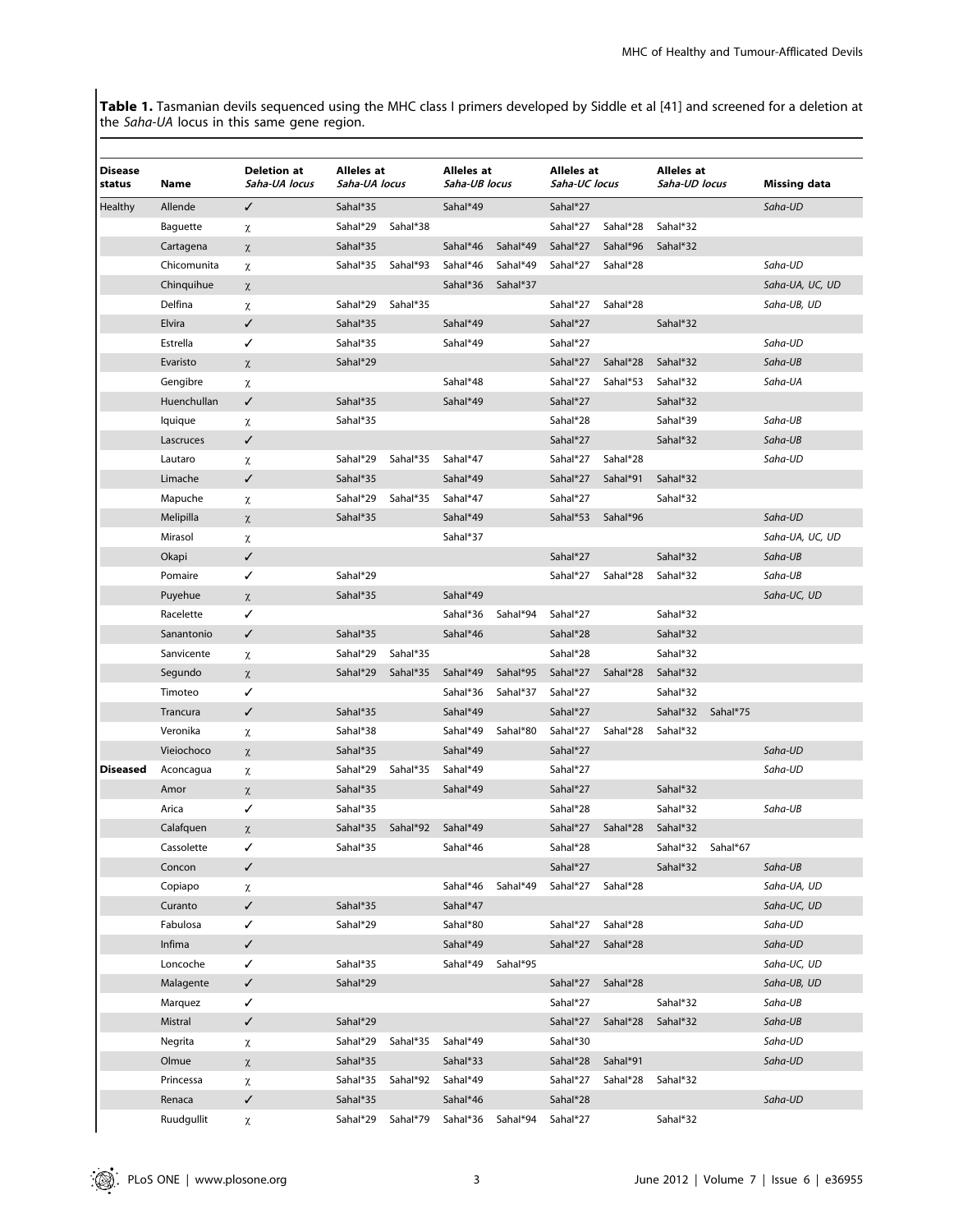#### Table 1. Cont.

| <b>Disease</b><br>status | <b>Name</b><br>Saucisette | <b>Deletion at</b><br>Saha-UA locus<br>$\chi$ | Alleles at<br>Saha-UA locus |                   | Alleles at<br>Saha-UB locus |                   | Alleles at<br>Saha-UC locus |          | Alleles at<br>Saha-UD locus | <b>Missing data</b> |
|--------------------------|---------------------------|-----------------------------------------------|-----------------------------|-------------------|-----------------------------|-------------------|-----------------------------|----------|-----------------------------|---------------------|
|                          |                           |                                               | Sahal*35                    | Sahal*92          | Sahal*48                    | Sahal*49          | Sahal*74                    |          |                             | Saha-UD             |
|                          | <b>Tartiflette</b>        | χ                                             | Sahal*29                    | Sahal*35          | Sahal*49                    |                   | Sahal*27                    | Sahal*28 | Sahal*32                    |                     |
|                          | Tranamil                  | χ                                             |                             |                   | Sahal*46                    |                   | Sahal*28                    |          |                             | Saha-UA, UD         |
|                          | Summary                   | 45.01% deleted                                | 9.80%<br>missing            | 25.49%<br>missing | 9.80%<br>missing            | 43.14%<br>missing |                             |          |                             |                     |

In each individual devil the loci which can be confirmed as failing to amplify are identified (as indicated by no alleles present). No significant differences were found between healthy and diseased animals in the prevalence of the Saha-UA deletion or in the frequency with which alleles failed to amplify at any loci. doi:10.1371/journal.pone.0036955.t001

numbers of alleles/genes are real or simply the result of primer inefficiency. Due to the high sequence similarity of Saha-UA, Saha- $UB$  and  $Saha-UC$  it is impossible to develop locus specific primers for these loci. Previous sequencing of the devil MHC provided no evidence of a deletion at either Saha-UB or Saha-UC [21] and further work is underway to determine if copy number variations observed at these loci are real, or the result of poor sequence amplification. No significant differences were found between healthy and diseased devils in the frequency with which alleles failed to amplify at any of the four loci (Saha-UA  $p = 1.0$ ; Saha-UB  $p = 0.76$ ; Saha-UC  $p = 1.0$ ; Saha-UD  $p = 0.17$ ).

A specific PCR test was used to determine the frequency of copy number variation of Saha-UA as a result of a deletion at this locus. A deletion at Saha-UA occurred in 45.01% of all devils (Table 1). There was no significant difference between the two groups (healthy and diseased) in the frequency of this deletion ( $p = 0.58$ ). It should be noted that the PCR test used to detect the deletion cannot resolve whether the deletion occurs in one or both haplotypes in the individual. Therefore, the association between missing one or two Saha-UA in a devil and the extent of DFTD susceptibility remains to be determined.

Given the difficulties in differentiating real copy number variations from artifactual variations, we chose to employ MHClinked microsatellite markers to assist in MHC typing healthy and diseased devils. These microsatellites are linked to various genes within the MHC region, including markers located close to each of the four MHC class I loci (Saha-UA, Saha-UB, Saha-UC, Saha-UD: Fig. 1) [30].

# Population Genetics Using Neutral and MHC-linked Microsatellite Markers

Nine neutral microsatellite markers provided a background for assessing selection on the MHC [31]. All neutral markers conform to Hardy-Weinberg expectations and display similar numbers of alleles, allele frequencies and levels of heterozygosity for diseased and healthy animals (Table 2). Population pairwise

 $F_{ST} = 0.005$  (p = 0.21±0.004) indicates no significant difference between diseased and healthy animals at these loci. As no demographic factors such as migration or assortative mating are evident in the neutral markers, any deviations from Hardy-Weinberg equilibrium observed at MHC-linked loci may be attributed to selection.

The eight MHC-linked microsatellite markers also display similar levels of heterozygosity, allele frequencies and identical numbers of alleles for diseased and healthy devils (Fig. 2, Table 2). Linkage disequilibrium was high for almost all MHC-linked loci, which is expected as they all map to chromosome 4 q [30] (Fig. 1). While heterozygosity was relatively high for some loci (Sh-I01, Sh-I07, Sh-I08), Hardy-Weinberg expectations held for all but one locus (Sh-I07) for healthy devils only  $(p = 0.003,$  Table 2). This remained significant after sequential Bonferroni correction. In sum, these results suggest no strong heterozygote advantage nor the presence of DFTD-resistance alleles. Further, population pairwise  $F_{ST} = 0.0007$  (p = 0.41±0.006) indicates no differentiation between diseased and healthy devils.

The frequency of genotypes in the population was also assessed. This measure is particularly sensitive to changes over short time scales (allele frequencies take longer to change in a population than genotype frequencies), which is relevant considering the recent arrival of DFTD in the region. Microsatellite markers located closest to antigen presenting MHC class I loci (Sh-I01, Sh-I02, Sh-I05, Sh-I06, Sh-I10, Sh-I11) had low allelic (Fig. 2) and genotype diversity (Fig. 3a), possibly the result of a selective sweep due to a prior disease epidemic [32,33]. Two markers (Sh-I07 and Sh-I08) are located within the MHC but are closest to non-antigen presenting genes, MTCH1 and FGD2 (Fig. 3). Both loci have considerably higher polymorphism with six alleles each and 10–15 genotypes (mean 12.5), compared to 2–4 alleles (mean 2.83) and 3–7 genotypes (mean 4.67) in the six remaining markers which are located closest to genes involved in antigen presentation.



Figure 1. Location of eight MHC-linked microsatellites on devil chromosome four, associated with the MHC region. Six of these (Sh-I01, Sh-I02, Sh-I05, Sh-I06, Sh-I10 and Sh-I11) are located close to the four MHC class I loci (Saha-UA, Saha-UB, Saha-UC and Saha-UD) and several other genes involved in antigen presentation (TAP1, TAP2, PSMB8, PSMB9). The two remaining markers (Sh-I07, Sh-I08) are more closely linked with genes within the MHC that do not play a direct role in antigen presentation (MTCH1, FGD2). doi:10.1371/journal.pone.0036955.g001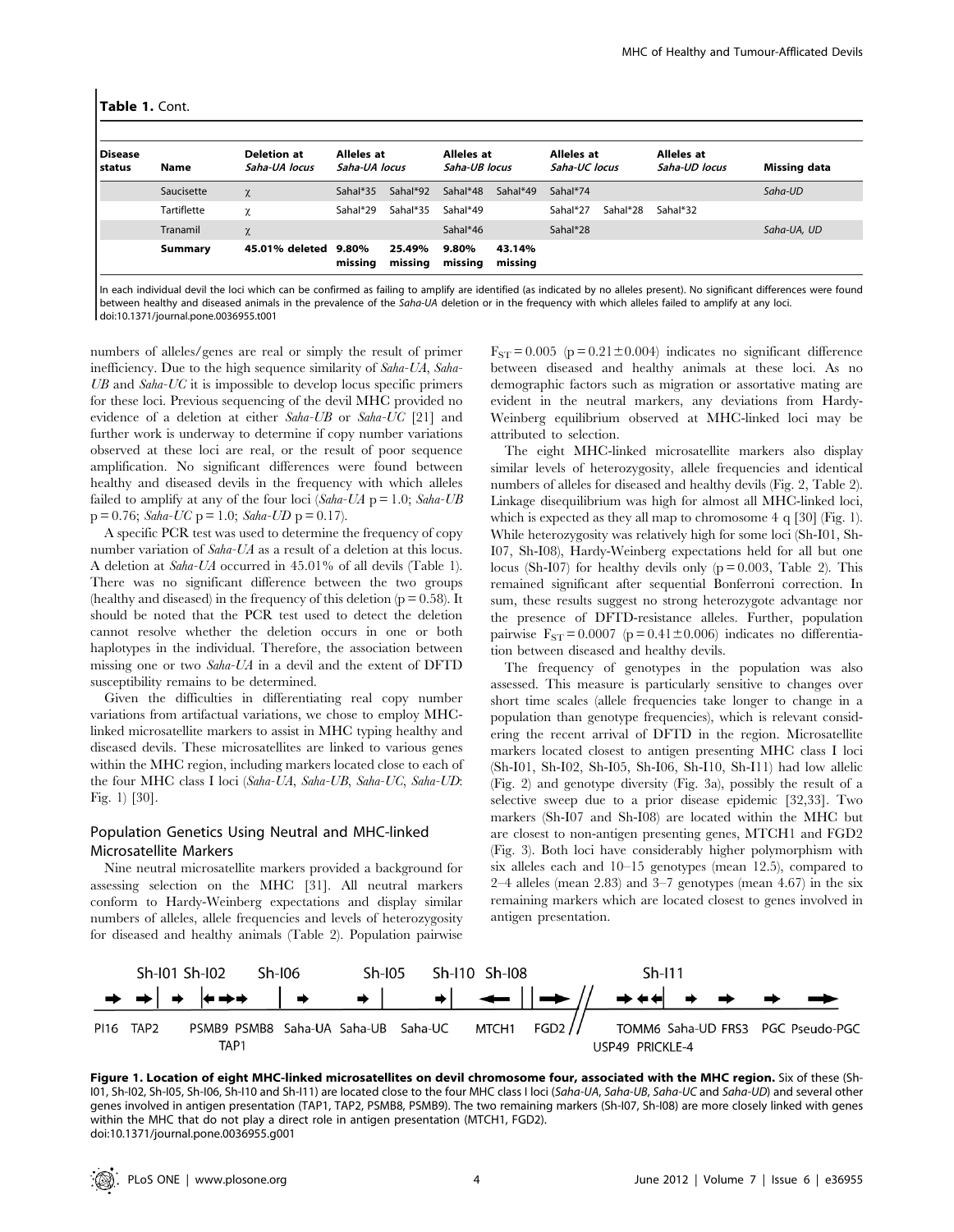Table 2. Neutral and MHC-linked microsatellite loci summary statistics for diseased (shaded rows) and healthy devils.

| l Neutral loci    |            |                |           |                                |              | <b>MHC-linked loci</b> |                |           |                          |  |  |  |
|-------------------|------------|----------------|-----------|--------------------------------|--------------|------------------------|----------------|-----------|--------------------------|--|--|--|
| l Locus           | <b>FIS</b> | $\mathbf{A}$   | Ho/He     | HWE p value $(\pm s.d.)$ Locus |              | <b>FIS</b>             | $\mathbf{A}$   | Ho/He     | HWE p value $(\pm s.d.)$ |  |  |  |
| Sh <sub>2i</sub>  | 0.215      | 3              | 0.44/0.56 | 0.388 ( $\pm$ 0.001)           | ShI01        | $-0.240$               | 3              | 0.82/0.67 | 0.333 $(\pm 0.001)$      |  |  |  |
|                   | 0.274      | 3              | 0.28/0.38 | $0.059$ ( $\pm$ 0.001)         |              | $-0.018$               | 3              | 0.68/0.67 | $0.134 \ (\pm 0.001)$    |  |  |  |
| Sh <sub>2g</sub>  | $-0.048$   | 3              | 0.50/0.48 | 0.723 ( $\pm$ 0.001)           | ShI02        | 0.051                  | 2              | 0.41/0.43 | 1.000 ( $\pm$ 0.000)     |  |  |  |
|                   | 0.091      | 3              | 0.45/0.50 | 0.137 ( $\pm$ 0.001)           |              | 0.171                  | $\overline{2}$ | 0.39/0.47 | 0.435 ( $\pm$ 0.002)     |  |  |  |
| Sh <sub>2v</sub>  | 0.046      | 5              | 0.68/0.71 | $0.111 (\pm 0.001)$            | ShI05        | 0.102                  | 2              | 0.38/0.42 | 0.660 ( $\pm$ 0.002)     |  |  |  |
|                   | 0.017      | $\overline{4}$ | 0.67/0.68 | 0.916 ( $\pm$ 0.001)           |              | 0.277                  | $\overline{2}$ | 0.32/0.44 | 0.209 ( $\pm$ 0.001)     |  |  |  |
| Sh <sub>5c</sub>  | $-0.099$   | 3              | 0.59/0.54 | 0.893 ( $\pm$ 0.001)           | ShI06        | $-0.051$               | 2              | 0.48/0.46 | 1.000 ( $\pm$ 0.000)     |  |  |  |
|                   | 0.194      | 3              | 0.40/0.49 | 0.323 ( $\pm$ 0.001)           |              | 0.030                  | $\overline{2}$ | 0.45/0.47 | 1.000 ( $\pm$ 0.000)     |  |  |  |
| Sh6e              | 0.010      | 2              | 0.33/0.34 | 1.000 ( $\pm$ 0.000)           | ShI07        | $-0.107$               | 5              | 0.79/0.71 | 0.753 ( $\pm$ 0.001)     |  |  |  |
|                   | $-0.191$   | $\overline{2}$ | 0.34/0.29 | 0.556(0.001)                   |              | $-0.092$               | 5              | 0.76/0.70 | $0.003$ (±0.000)*        |  |  |  |
| Sh6L              | 0.315      | $\overline{2}$ | 0.25/0.36 | $0.119 \ (\pm 0.001)$          | ShI08        | $-0.053$               | 6              | 0.76/0.72 | 0.940 $(\pm 0.001)$      |  |  |  |
|                   | 0.142      | $\overline{2}$ | 0.36/0.42 | 0.640 ( $\pm$ 0.002)           |              | $-0.040$               | 6              | 0.81/0.78 | $0.169 \ (\pm 0.001)$    |  |  |  |
| Sh <sub>2</sub> L | $-0.059$   | 2              | 0.14/0.14 | 1.000 ( $\pm$ 0.000)           | ShI10        | 0.097                  | 3              | 0.45/0.50 | 0.465 ( $\pm$ 0.002)     |  |  |  |
|                   | $-0.019$   | $\overline{2}$ | 0.07/0.07 | 1.000 ( $\pm$ 0.000)           |              | $-0.120$               | 4              | 0.31/0.28 | 1.000 ( $\pm$ 0.000)     |  |  |  |
| Sh <sub>2p</sub>  | $-0.104$   | 4              | 0.68/0.62 | 0.889 ( $\pm$ 0.001)           | <b>ShI11</b> | $-0.007$               | 4              | 0.64/0.64 | 0.465 ( $\pm$ 0.002)     |  |  |  |
|                   | $-0.014$   | 3              | 0.46/0.46 | 1.000 $(\pm 0.000)$            |              | 0.290                  | 3              | 0.45/0.63 | $0.153 \ (\pm 0.001)$    |  |  |  |
| Sh <sub>3a</sub>  | $-0.027$   | 2              | 0.44/0.43 | 1.000 ( $\pm$ 0.000)           |              |                        |                |           |                          |  |  |  |
|                   | 0.006      | $\overline{2}$ | 0.48/0.48 | 1.000 ( $\pm$ 0.000)           |              |                        |                |           |                          |  |  |  |

A single locus (Sh-I07) displays a departure from Hardy-Weinberg equilibrium for healthy devils only. Numbers of alleles and levels of heterozygosity are very similar for healthy and DFTD infected devils though with a slight trend for higher heterozygosity in infected devils.

\*denotes statically significant departure from Hardy-Weinberg equilibrium (HWE). FIS indicates homozygote (+ve) or heterozygote (2ve) excess. A is the number of alleles. Ho/He is observed and expected heterozygosities.

doi:10.1371/journal.pone.0036955.t002



Figure 2. MHC-linked microsatellite loci allele frequencies showing little variation between healthy and DFTD infected devils. A single locus (Sh-I07) does not conform to Hardy-Weinberg expectations for healthy devils only ( $p = 0.003$ ). doi:10.1371/journal.pone.0036955.g002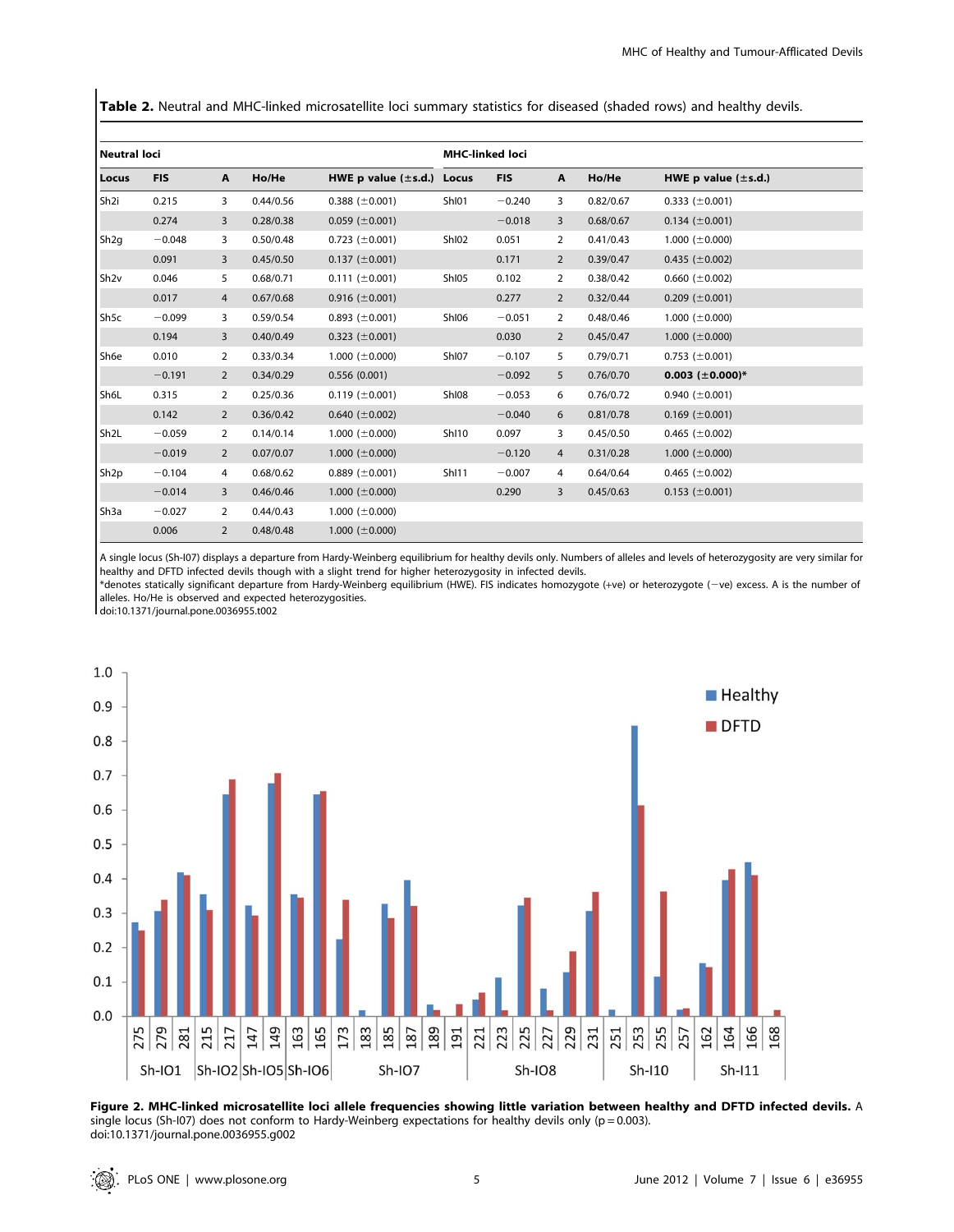



Figure 3. Genotype frequencies for healthy and DFTD infected devils. (A) At the six microsatellite loci associated with antigen-presenting genes within the MHC (Sh-I01, Sh-I02, Sh-I05, Sh-I06, Sh-I10 and Sh-I11). No deviations from Hardy-Weinberg equilibrium are observed for either healthy or DFTD infected devils. (B) For two microsatellite markers more closely associated with non-antigen presenting genes within the MHC region (Sh-I07 and Sh-I08). The Sh-I07 locus is out of Hardy-Weinberg equilibrium for healthy devils only (p = 0.029) and the Sh-I08 locus does not conform to Hardy-Weinberg equilibrium at the 0.1 significance level (p = 0.076). Three differences in genotype frequencies were significant before Bonferroni correction (Sh-I07:173/185,  $p = 0.041$  and 185/187,  $p = 0.024$ ; Sh-I08:223/225,  $p = 0.024$ ). doi:10.1371/journal.pone.0036955.g003

Monte Carlo analysis of genotype distributions showed that the actual distribution of genotypes, when compared across the two subgroups (healthy and diseased), differed significantly from 10,000 randomly generated distributions for one locus (Sh-I07  $p = 0.04$ ). Fishers exact test was then used to investigate in more detail which particular genotypes differed in frequency between healthy and diseased devils. Three differences were identified in genotype frequency at two separate loci, which were significant before sequential Bonferroni correction (Sh-I07 genotype 173/ 185, p = 0.041 and 185/187, p = 0.024; Sh-I08 genotype 223/225, p = 0.024: Fig. 3b), though not afterwards due to the large number of comparisons. These differences warrant further investigation,

A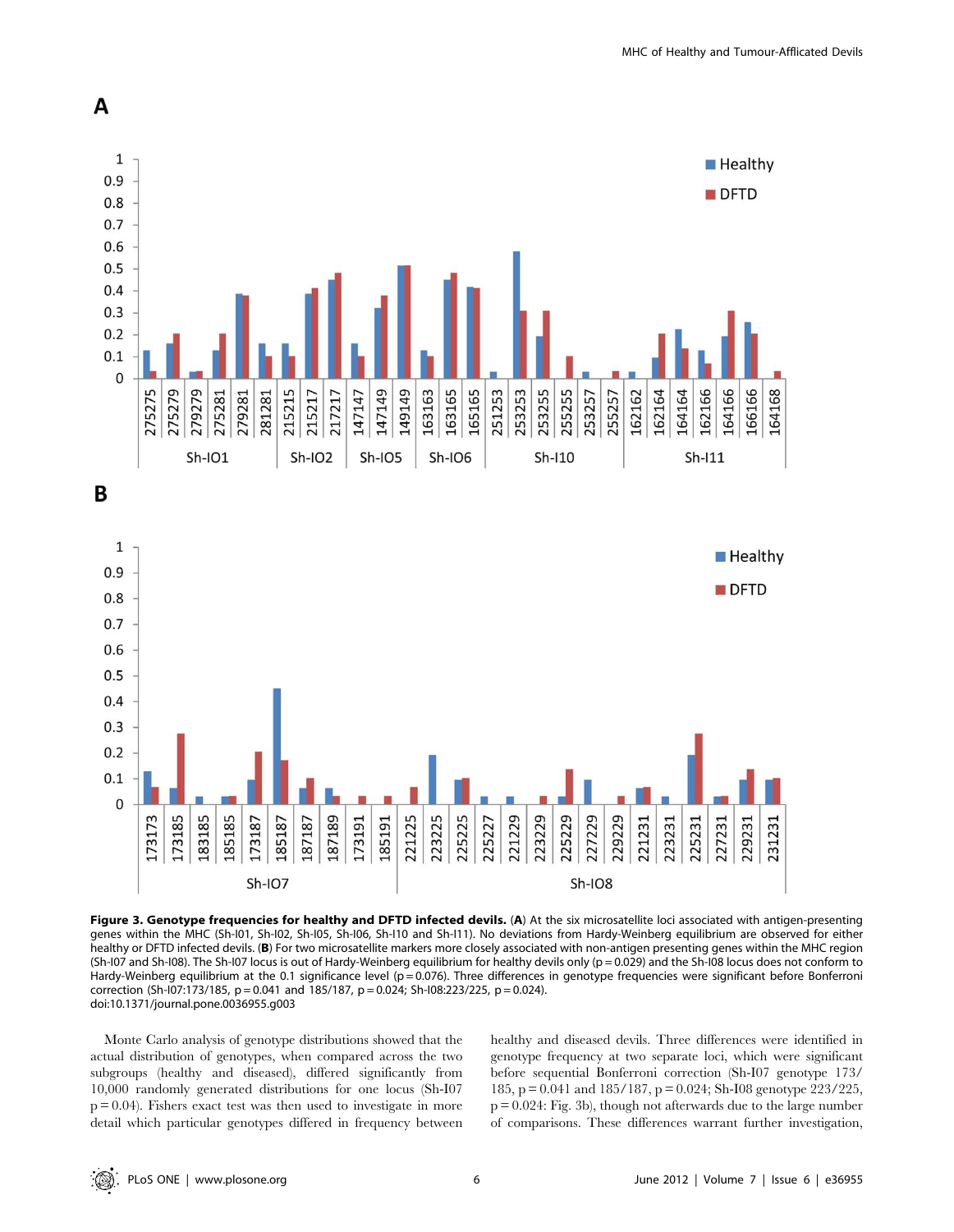and future work will focus on increasing the number of markers in these regions.

As mentioned above, both Sh-I07 and Sh-I08 are located within the MHC, but are physically located closer to non-antigen presenting genes than to antigen presenting genes. Sh-108 is located 14.4 kb upstream of MTCH1 (also referred to as PSAP), an evolutionarily conserved gene important in mitochondrial transport [34]. Interestingly, this gene plays a key role in apoptosis – a form of programmed cell death which is crucial in maintaining health as it eliminates old and unhealthy cells [35– 37]. Sh-I07 is found 5.5 kb away from FGD2, a gene primarily responsible for the formation of microskeletal structures [38]. This gene also plays a role in immunity via leukocyte signaling and it is known to be expressed in B lymphocytes, macrophages and dendritic cells [39]. In all cases it is possible that the signals we are detecting are simply due to a hitchhiking effect and that use of additional markers within the region may help pinpoint stronger associations.

# Conclusions and Implications for Tasmanian Devil Management

The reduced effects of DFTD at the north-western site of WPP, including low disease prevalence and no population decline [23] are not due to copy number variation of MHC class I 'group 2' (Saha-UD) alleles, as previously proposed [20]. We show that perceived differences at this locus are due to inconsistent primer amplification as all individuals are confirmed to have alleles present. No differences are detected between healthy and diseased devils in either the frequency of MHC-linked microsatellite alleles (indicating no 'resistance/susceptibility' alleles) or in the prevalence of a deletion of locus Saha-UA, signifying no influence of copy number variation at this locus. The results of genotype frequency analysis are equivocal with some evidence that certain genotypes are more frequently encountered in healthy devils. As the significance of differences in individual genotype frequencies disappeared after Bonferroni correction, we cannot rule out the possibility that these differences are due to chance, though they do present these genes as being of interest for further study. Future work should aim to increase sample sizes and the number of markers in the region to determine whether these results are real or the result of chance alone.

The different epidemiology of DFTD in WPP is currently unexplained. The possibility remains that the uninfected devils used in our analysis may have the disease but not yet developed tumours or that they have simply not yet come into contact with the disease. Both of these explanations are plausible but unlikely. The latency state, between infection and the presentation of tumours, is estimated to average 6 months but could be at least 10 months [1, R.H. unpublished data]. Low disease prevalence among adults (13%) observed in WPP at the time of this study, relative to a large devil population (300 individuals trapped between 2006 and 2011), means that the number of 'latent' animals would be low. Older devils greater than three years of age were specifically selected for our analysis as they have had maximum opportunity for exposure to DFTD including social and reproductive interactions which involve biting. By three years of age virtually all devils in eastern Tasmania have succumbed to the disease and the remainder die within months [1,10]. While there is no current evidence that animals at WPP differ from those in the east in behaviours linked to disease transmission, we suggest modeling the disease risks of each population as a research priority.WPP provides our best hopes of determining whether genetic resistance to DFTD exists. Future studies will continue to target the MHC, as well as expanding to look genome-wide, using techniques such as SNPs (single nucleotide polymorphisms) and next generation sequencing to identify the impact that immune gene variants have on disease susceptibility.

# Methods

#### Ethics Statement

The field research was carried out with approval from the University of Tasmania's Animal Ethics Committee (A0010296) and from the Tasmanian Department of Primary Industries and Water (TFA 08211).

#### Study Site and Sample Collection

West Pencil Pine  $(41^{\circ}$  31' S,  $145^{\circ}$  46' E) is a 25 km<sup>2</sup> area situated on private production forestry land to the west of Cradle Mountain in northwest Tasmania. This study site was established in May 2006 (when the disease was first detected in the region), following three exploratory expeditions aimed at locating the epidemic front. We subsequently sampled this population four times per year, from August 2006 until May 2010, at three month intervals. Forty carnivore traps were set for 10 nights each trip. All individuals caught were individually marked using implantable microchip transponders and a 3 mm biopsy of ear tissue was taken using a sterile biopsy punch. Due to the regularity with which this site has been monitored, most of the individuals in our data set were originally captured as sub-adults and are therefore of known age. We aged devils first captured as adults using a combination of molar eruption, molar tooth wear and canine over eruption. This method is considered precise for ageing devils up to three years of age (M.J., unpublished data). Disease status was assessed by histopathological examination of biopsies from tumours [8], or when this was not possible, by visual inspection and identification of tumours [9].

The healthy and diseased devils were trapped and genetically sampled between May 2006 and May 2010. All the healthy, tumour-free devils used in this study were greater than three years old at the time of capture and had co-existed with DFTD infected individuals at least since sexual maturity for males, and for most females, for their entire lives (devils have male-biased natal dispersal) [12].

#### DNA Extraction and MHC Class I Sequencing

Total genomic DNA was extracted from ear biopsies using the Hot-SHOT extraction method [40]. A fragment that targeted the MHC class I  $\alpha$  1 domains (exon 2), was amplified in polymerase chain reactions (PCR) utilizing primers developed by Siddle et al. [41]. Amplification reactions were  $25 \mu L$  volume and comprised; 1 x High Fidelity Buffer (Invitrogen) consisting of 60 mM Tris-HCl (pH 8.9) and 18 mM (NH<sub>4</sub>)<sub>2</sub>SO<sub>4</sub>, 2 mM MgSO<sub>4</sub>, 0.2 mM dNTPs,  $0.5 \mu M$  forward and reverse primers,  $1.5 U$  of Platinum Taq DNA Polymerase High Fidelity (Invitrogen) and approximately 10 ng of template DNA. PCR amplification of double-stranded product was performed with a MJ Mini Personal Thermocycler (Biorad) using a cycling profile consisting of an initial denaturing step of 94C for 3 mins followed by 35 cycles of 94C for 30 s, 60C for 30 s and 72C for 30 s. This was followed by a final extension at 72C for 20 mins. PCR products were checked for quality on a 1% agarose gel and DNA concentration measured using a Nano Photometer (Implen). Bands of approximately 300 bp in size were extracted from agarose gels using an Ultra Clean DNA Purification Kit (MoBio) and cloned into pGEM-T easy vector (Promega) according to the manufacturer's protocol. Colonies with inserts of the predicted size were inoculated into LB broth, grown overnight, and DNA was extracted using a QIAprep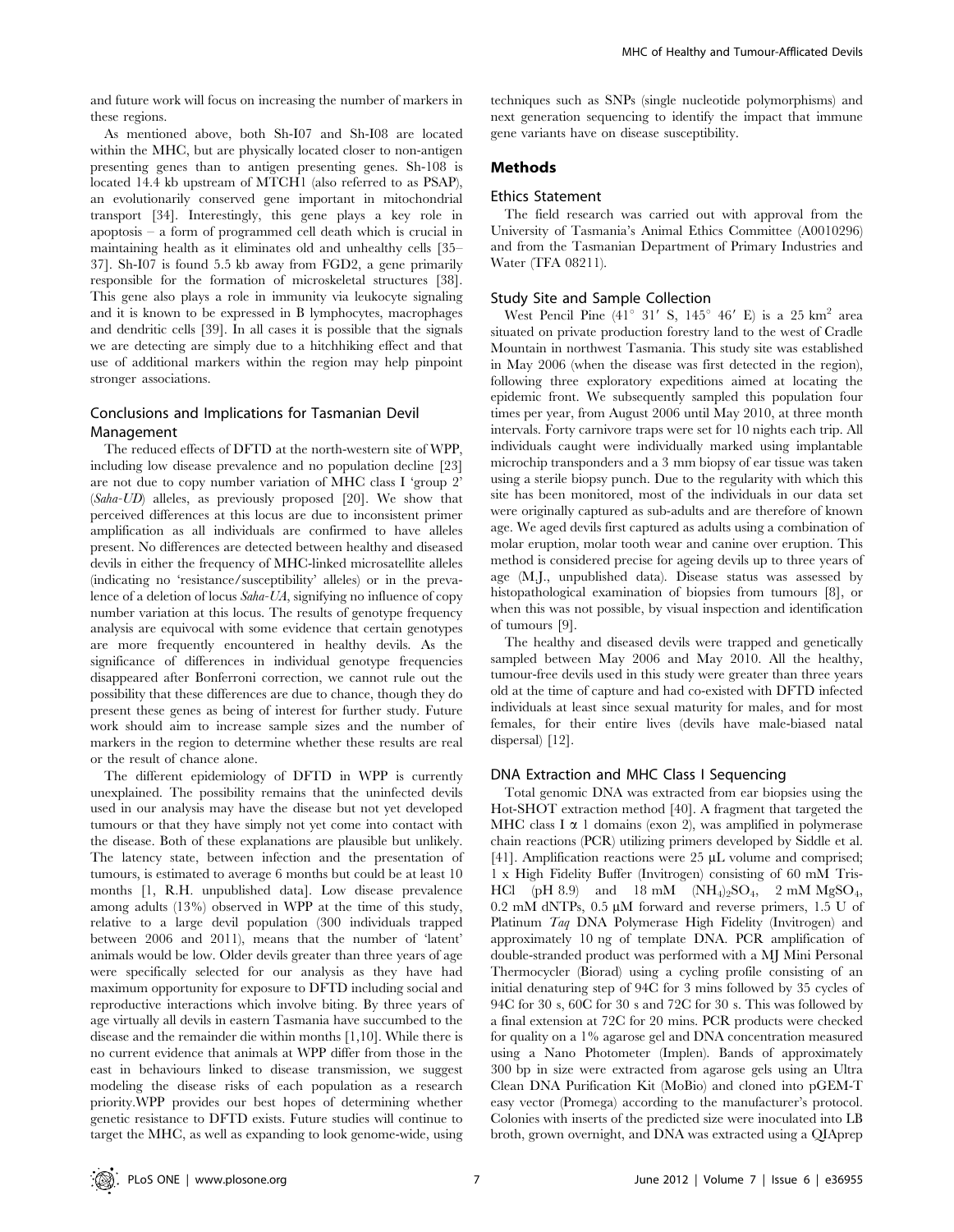spin miniprep kit (Qiagen). In total 10 clones each from two separate PCRs were sequenced per individual, resulting in a total of 1060 sequences (sequencing performed by Australian Genome Research Facility, Queensland).

Sequences were aligned and quality-checked using Bioedit v7.0.9 [42]. All sequences containing ambiguous nucleotides were removed from analysis. To confirm the validity of new sequence variants and establish that they were not the result of PCR error, new sequences had to occur in a minimum of two separate PCR amplifications (ie., either two separate PCRs of the same individual or PCRs of two different devils). All new sequences were translated into amino acids using the standard genetic code and checked for the presence of stop codons in MEGA v 5 [43]. Novel nucleotide sequences were submitted to Genbank. They were placed in the context of other, previously identified devil MHC sequences via phylogenetic analysis. MEGA v 5 [43] was used to build a neighbor joining tree using Jukes-Cantor distance with 1000 bootstraps, consistent with the methods used to build the phylogeny of marsupial class I sequences [44].

Two PCR tests were performed to confirm the existence of Saha-UA and Saha-UD in each individual. The copy number variation at Saha-UA was detected following the protocol described previously  $[21]$ . A new pair of primers (forward  $5'$ - ATGGATA-GAGAAGATGGAGAAT -3' and reverse 5'- CTGGTTGTAG-TAGCCGTGTA -3') were designed to specifically amplify a 121 bp segment within the  $\alpha$ 1 domain of Saha-UD at the following conditions:  $94^{\circ}$ C initial denaturation for 3 min; 32 cycles of  $94^{\circ}$ C denaturation for 30 s,  $56^{\circ}$ C annealing for 30 s,  $72^{\circ}$ C extension for 30 s; and  $72^{\circ}$ C final extension for 10 min.

#### Microsatellite Genotyping

Eight molecular markers linked to MHC-loci [30] were used to genotype 29 diseased and 31 healthy Tasmanian devils. Note that sample number includes seven additional diseased animals than were used in sequencing and two additional healthy animals. Other than the inclusion of these extra nine devils, the same individuals were used for both sequencing and microsatellite analyses. Microsatellite loci were amplified in  $15 \mu L$  reactions using approximately 10 ng of genomic DNA with 0.2 mM dNTPs, 1 x PCR buffer (containing 15 mM  $MgCl<sub>2</sub>$ ), additional 2 mM  $MgCl<sub>2</sub>$ , 0.5 mM unlabelled primer, 0.05 mM primer labeled with M13  $(-21)$  tail, 0.5 mM universal fluorescentlabelled M13 $(-21)$  primer, 25 ng/ $\mu$ L BSA (Bovine Albumin Serum) and 0.05 U of Taq DNA polymerase (Qiagen). Forward and reverse primers were labeled as in Cheng et al [30]. PCR reactions were performed with a MJ Mini Personal Thermocycler (Biorad) under the following conditions:  $94^{\circ}$ C for 3 mins, 6 cycles of 94 $\mathrm{C}$  for 30 s, 60 $\mathrm{C}$  for 30 s and 72 $\mathrm{C}$  for 30 s using a touchdown program with the annealing temperature decreasing by  $1^{\circ}$ C per cycle for a final temperature of  $54^{\circ}$ C; 30 cycles of  $94^{\circ}$ C for 30 s,  $54^{\circ}$ C for 30 s,  $72^{\circ}$ C for 30 s and a final extension of  $72^{\circ}$ C for 10 mins.

Nine neutral microsatellite markers [45] were also used to genotype the same 29 DFTD-infected and 31 healthy animals. Neutral loci were amplified in 15  $\mu$ L reactions using approximately 10 ng of genomic DNA, 0.2 mM dNTPs, 1 x PCR buffer (containing 15 mM  $MgCl<sub>2</sub>$ ), additional 0.5 mM  $MgCl<sub>2</sub>$ , 0.2 mM forward and reverse primers labeled as in Jones et al [45] (fluorescent labels: Applied Biosytems) 0.025 U of Taq DNA polymerase (Qiagen). Reactions were performed with a MJ Mini Personal Thermocycler (Biorad) under the following conditions: 94 $\rm ^{\circ}C$  for 1.45 mins, 6 cycles of 94 $\rm ^{\circ}C$  for 15 s, 60 $\rm ^{\circ}C$  for 20 s and  $72^{\circ}$ C for 15 s using a touchdown program with the annealing temperature decreasing by  $1^{\circ}C$  per cycle for a final temperature of 54°C; 30 cycles of 94°C for 15 s, 54°C for 20 s, 72°C for 10 s and final extension of  $72^{\circ}$ C for 2 mins.

The amplified products were separated by electrophoresis on an ABI 3130XL sequencer (Applied Biosystems) and scored against the size marker LIZ 500 using Genemarker v 1.95 (Soft Genetics LLC).

#### Analysis

The frequency of a deletion at the Saha-UA locus was compared between healthy and diseased devils using two-tailed Fisher's Exact Test in SPSS version 18 (SPSS Inc). This same method was used to compare the likelihood of the primers failing to amplify alleles a given locus in either healthy or diseased animals. Cases where only one allele was detected may be the result of a failure to amplify, but conversely the individual may be homozygous. For this reason only when a locus was missing all alleles did we consider this conclusive evidence of non-amplification.

Population genetic (microsatellite) analysis was performed using Arlequin: version 3.11 [46] and FSTAT: version 2.9.3.2 [47]. Hardy-Weinberg equilibrium was calculated in Arlequin via an exact test using a Markov chain (forecasted chain length: 100,000, dememorisation steps: 5000) [48]. Population structure was analysed using Arlequin to calculate  $F_{ST}$  values (distance method,  $10,100$  permutations) as well as  $F_{IS}$  for each category- diseased and healthy. FSTAT was used to calculate linkage disequilibrium. Allele and genotype frequencies were calculated using GenAlEx [49] and compared between subgroups using two-tailed Fishers Exact Test in SPSS version 18 (SPSS Inc). Allelic diversity and observed and expected heterozygosities were calculated with Arlequin and results were corrected by sequential Bonferroni analysis [50]. A Monte Carlo test of randomization was used to assess whether the observed distribution of genotypes at each locus differed significantly from 10,000 randomly generated distributions. Compared to parametric tests, Monte Carlo procedures are more robust to small and unbalanced datasets [51]. The program PopTools v 3.2 [52] provided the shuffle algorithm for generating random distributions as well as the difference statistic used for the Monte Carlo simulation. P values were calculated according to the number of times the actual distribution of genotypes across the two disease statuses (diseased and non-diseased) fell outside the confidence limits (lower percentile = 0.025, upper percentile = 0.975) of 10,000 randomly generated distributions.

#### Supporting Information

Table S1 Amino acid sequences of all Tasmanian devil MHC class I alleles amplified in this study. The consensus sequence is SahaI\*27 and all polymorphic residues are shown. (DOCX)

#### Acknowledgments

We thank Gunns Ltd. for facilitating land access and logistic support. Particular thanks to C. & M. Walsh from Discovery Holiday Parks for providing accommodation and logistic support during field work, S. Peck for collecting samples and technical support in the field, B. & P. Hopcroft for their dedicated assistance during fieldwork and a large number of volunteers who helped to collect data. We are grateful to T. Madsen for assistance with the statistical analyses.

# Author Contributions

Conceived and designed the experiments: KB. Performed the experiments: AL BW YC LL. Analyzed the data: AL YC BW BU. Contributed reagents/materials/analysis tools: RH MJ. Wrote the paper: AL KB. Read and approved drafts of the manuscripts: AL YC BW RH LL MJ BU KB.